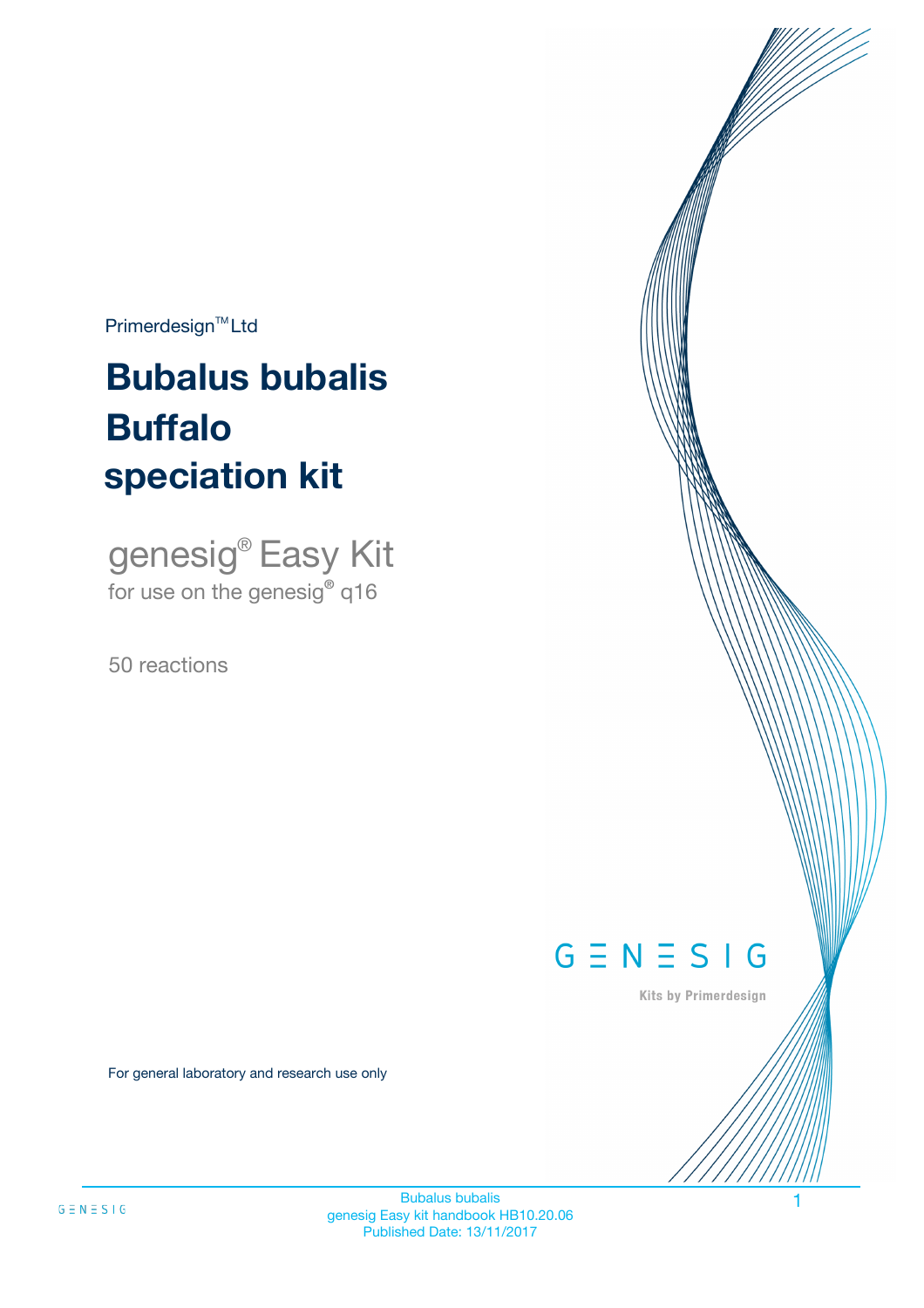# genesig® Easy: at a glance guide

#### **For each DNA test**

| Component                   | <b>Volume</b>   | Lab-in-a-box pipette |  |
|-----------------------------|-----------------|----------------------|--|
| <b>Buffalo reaction mix</b> | $10 \mu$        |                      |  |
| Your DNA sample             | 10 <sub>µ</sub> |                      |  |

#### **For each positive control**

| Component                 | Volume | Lab-in-a-box pipette |  |
|---------------------------|--------|----------------------|--|
| Buffalo reaction mix      | 10 µl  |                      |  |
| Positive control template | 10 µl  |                      |  |

#### **For each negative control**

| Component            | <b>Volume</b>   | Lab-in-a-box pipette |  |
|----------------------|-----------------|----------------------|--|
| Buffalo reaction mix | $10 \mu$        |                      |  |
| <b>Water</b>         | 10 <sub>µ</sub> |                      |  |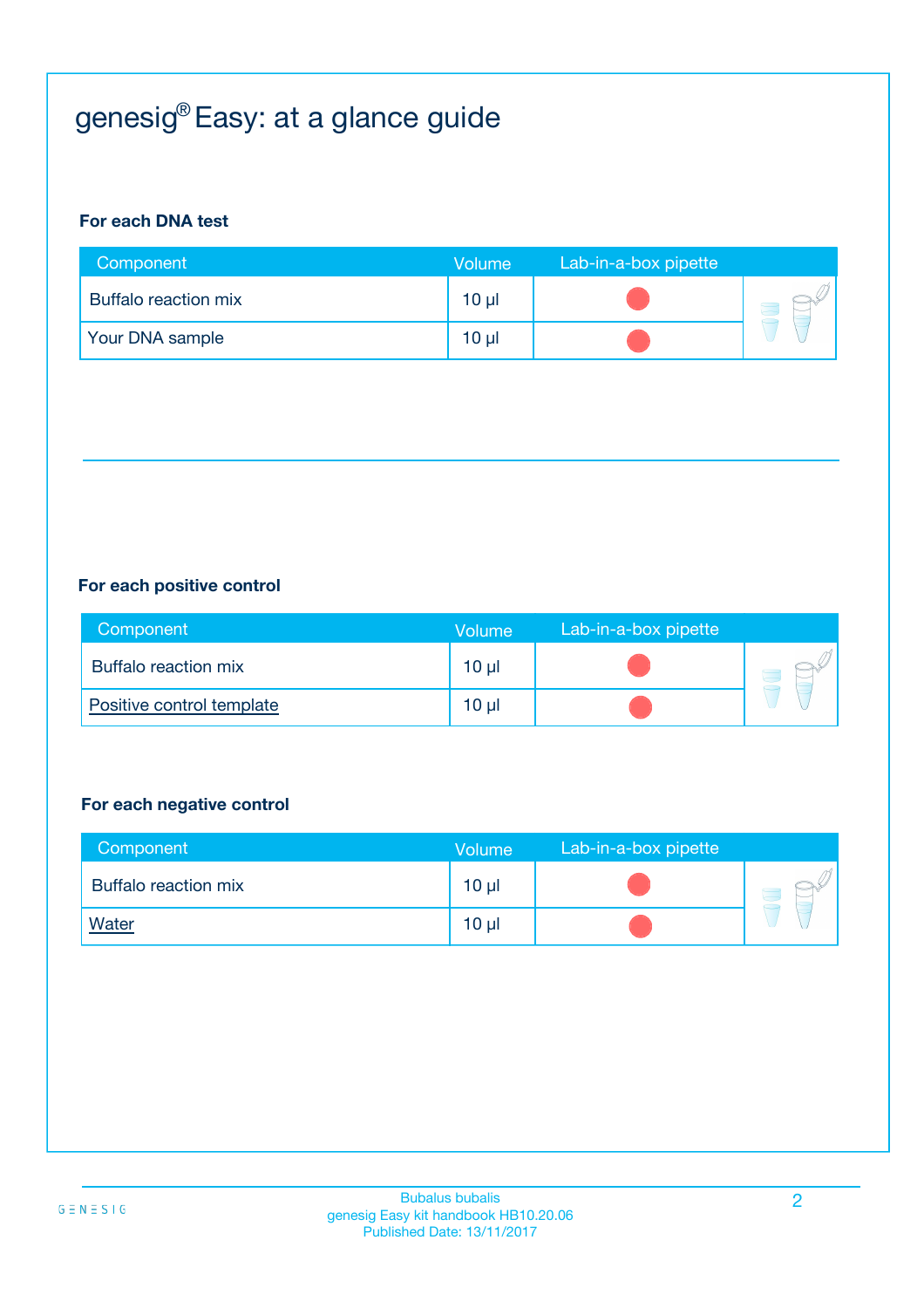# Kit Contents



# Reagents and equipment to be supplied by the user

#### **genesig® q16 instrument**

#### **genesig® Easy DNA/RNA Extraction Kit**

This kit is designed to work well with all processes that yield high quality DNA but the genesig Easy extraction method is recommended for ease of use.

#### **genesig® Lab-In-A-Box**

The genesig Lab-In-A-Box contains all of the pipettes, tips and racks that you will need to use a genesig Easy kit. Alternatively if you already have these components and equipment then these can be used instead.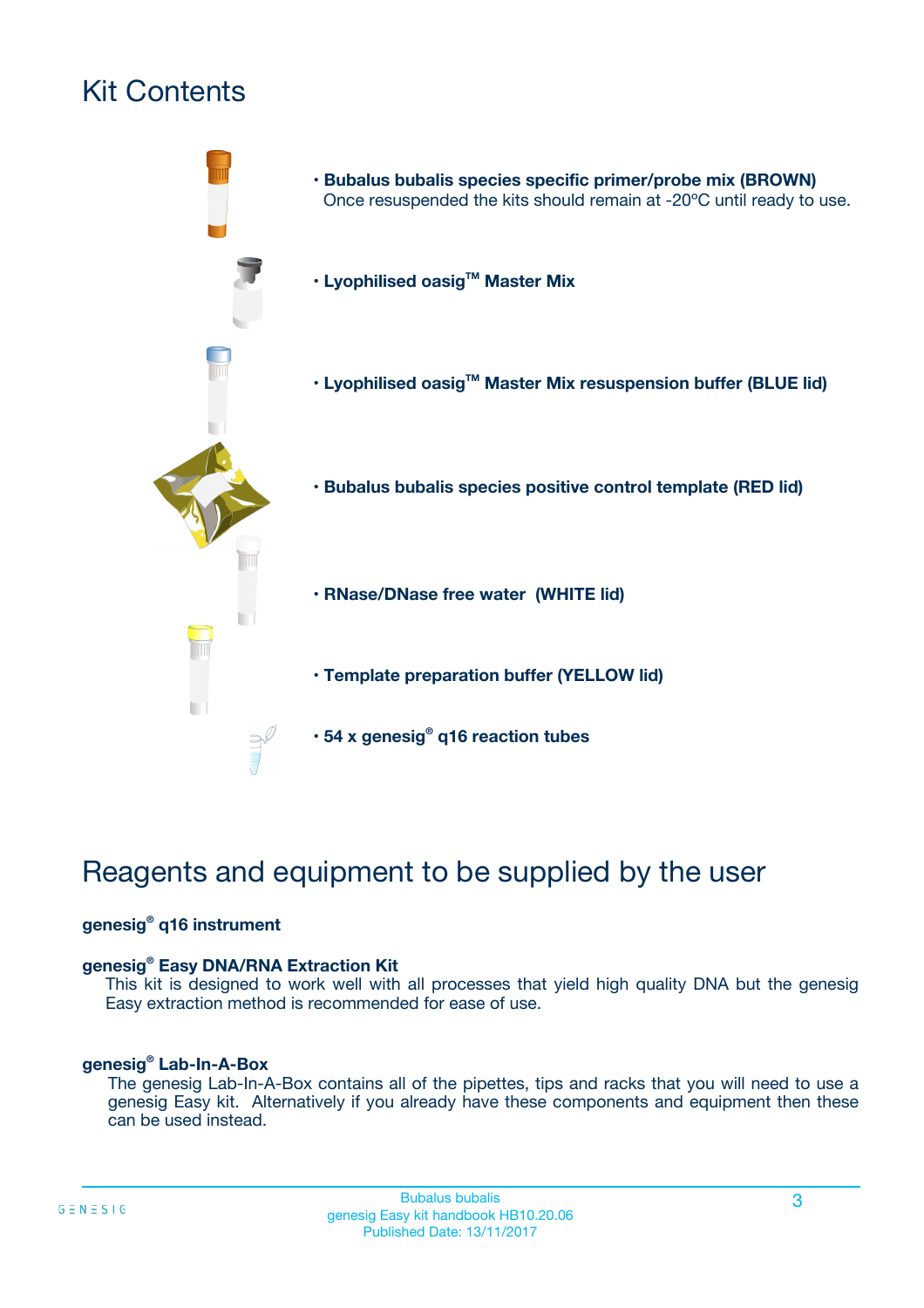# Step-by-step guide

### 1. Create your reaction mix



Use the blue pipette to transfer 500µl**\*** of the oasig Master Mix resuspension buffer into the tube of lyophilised oasig Master Mix and mix well by gently swirling. Then transfer all of that master mix into the brown tube labelled Buffalo primers/probe.

**\***Transfering 525µl of the oasig Master Mix resuspension buffer to your oasig Master Mix (instead of the 500µl recommended above) will enable you to take full advantage of the 50 reactions by accounting for volume losses during pipetting. In order to do so with the genesig Easy fixed volume pipettes use 1x blue, 2x red and 1x grey pipettes to make the total volume. Please be assured that this will not adversely affect the efficiency of the test.

Cap and shake tube to mix. A thorough shake is essential to ensure that all components are resuspended. **Failure to mix well can produce poor kit performance.**

Leave to stand for 5 minutes. Now your reaction mix is ready to use.

Store the reaction mix in the freezer from hereon.

#### Top tip

- Ensure that the reaction mix is mixed thoroughly before each use by shaking.
- **•** Once resuspended do not expose genesig Easy kit to temperatures above -20°C for longer than 30 minutes at a time.

## 2. Add reaction mix to all reaction tubes



For every reaction to be run, use the red pipette to add 10µl of your Buffalo reaction mix to every tube.

#### Top tip

- Always pipette the reaction mix directly into the bottom of the tube.
- You can label the tube lids to aid your reaction setup but avoid labelling tube sides.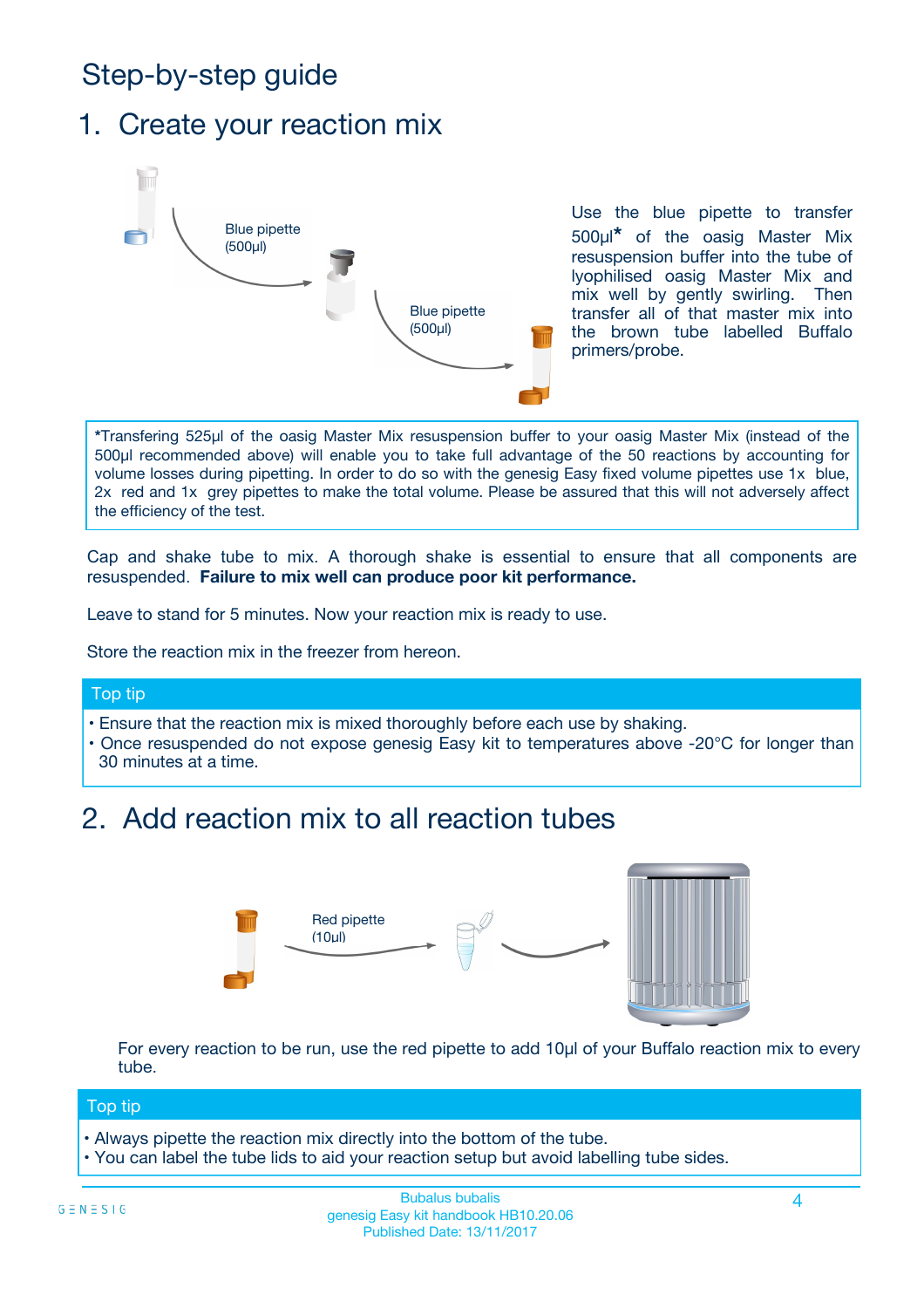# 3. Negative control



For each test you will require a negative control. Instead of DNA, water is used. This sample should prove negative thus proving that all of your positive samples really are positive.

To create a negative control reaction simply use the red pipette to add 10µl of the water to the required reaction tubes. Close these tubes after adding the water.

Because some genesig kit targets are common in the environment you may occasionally see a "late" signal in the negative control. The q16 software will take this into account accordingly.

#### Top tip

**•** Always add the water to the side of the tube to reduce the introduction of bubbles.

### 4. Set up a test



For each sample you wish to analyse, use the red pipette to add 10µl of your DNA sample to the required reaction tubes. Close these tubes after adding the sample. Always change pipette tips between samples.

#### Top tip

**•** Always add the DNA sample to the side of the tube to reduce the introduction of bubbles.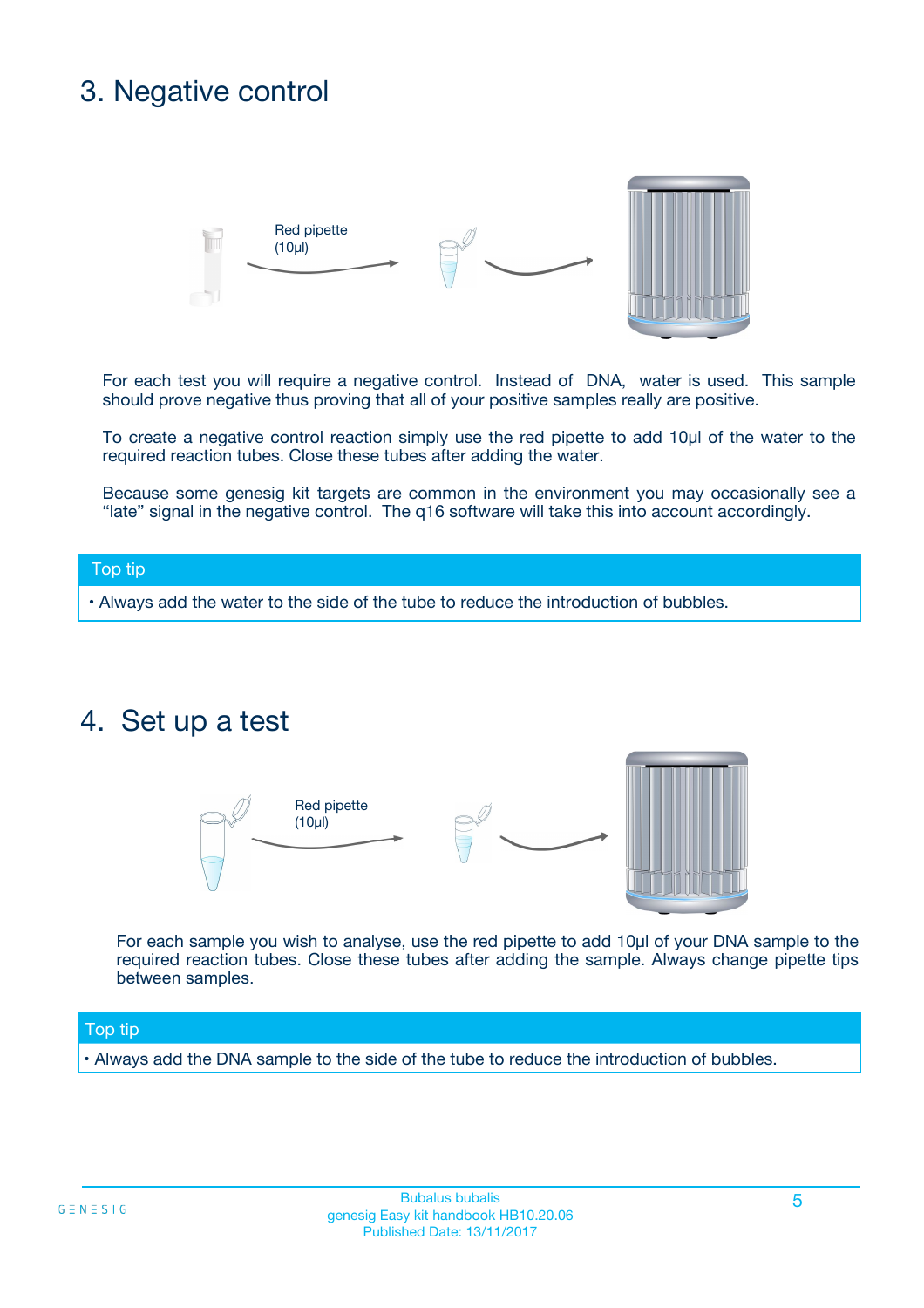# 5. Positive control



Use the white pipette to transfer 200µl of template preparation buffer into the positive control template tube. Cap and shake tube to mix.

Each time you run a test you will require a positive control. This is a small portion of DNA from your species of interest. It serves two purposes:

1. It will always test positive so it shows that everything is working as it should be.

2. The q16 software knows how much DNA is present in the positive control. It uses this information to internally calibrate every test. This is essential to give accurate information about the percentage of DNA in your sample that is from your species of interest.

To create a positive control reaction, simply use 10µl of the positive control instead of your DNA sample.



Take great care when setting up your positive control. The positive control template has the potential to give you a false positive signal in your other samples. Set positive controls up last after all other sample tubes are closed. Always change pipette tips between samples. You may even choose to set up positive controls in a separate room.

#### Top tip

**•** Always add the positive control to the side of the tube to reduce the introduction of bubbles.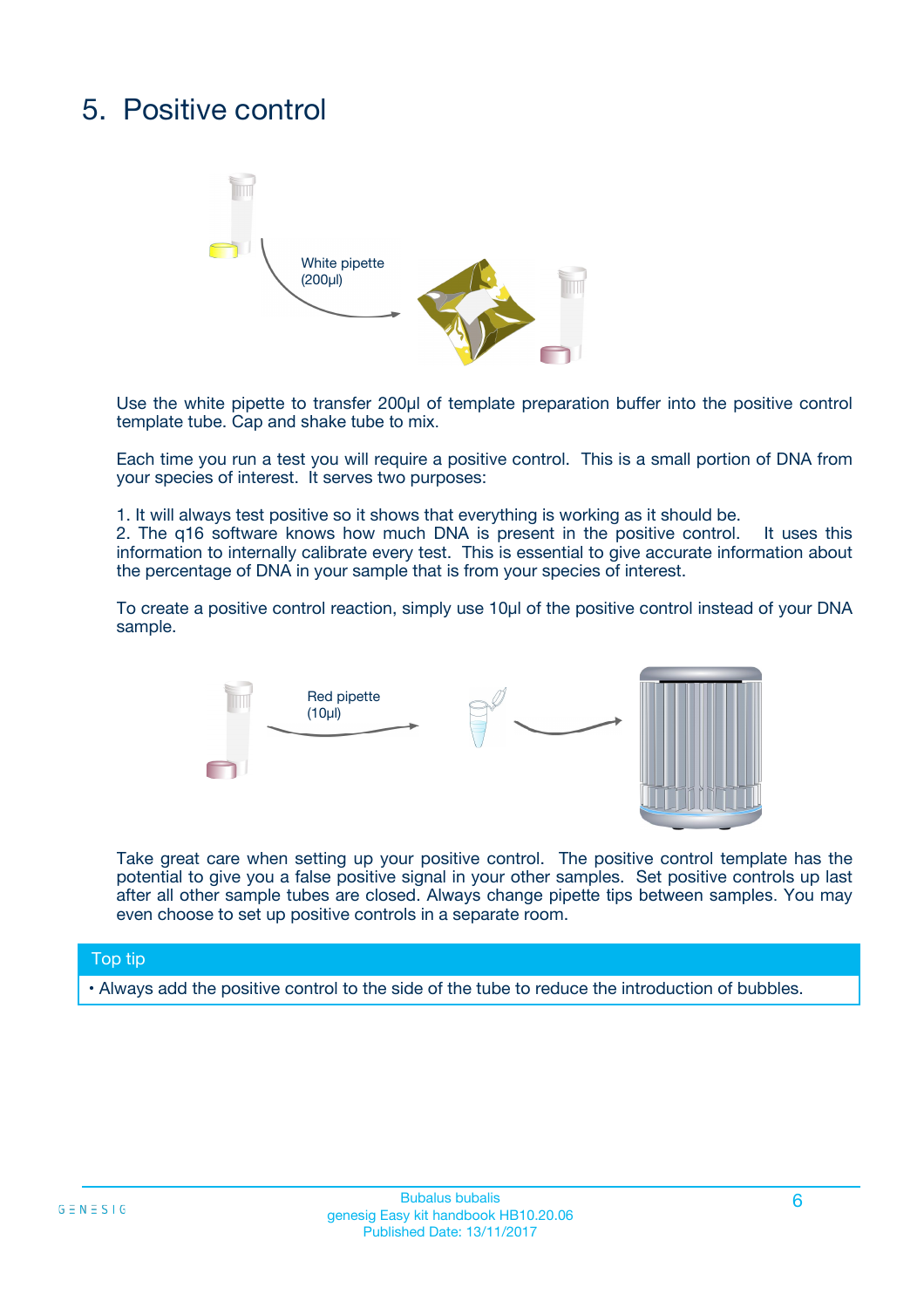# 6. Running the test

Place the tubes into the correct positions in your q16 as defined by the software, this may include positioning of empty tubes to ensure that the q16 lid is balanced. The run can then be started.

|                      | genesig q16 PCR software - 1.2                                                    |                                     | $\Box$                                                                     |
|----------------------|-----------------------------------------------------------------------------------|-------------------------------------|----------------------------------------------------------------------------|
|                      | <b>Open Experiments:</b><br>Unsaved (New Experiment 2<br>$\overline{\phantom{a}}$ | <b>E</b> Open<br>Save<br>$\Box$ New | Save As<br>$G \equiv N \equiv S \mid G$<br><b>C</b> Close<br>Configuration |
| Stages:              | Setup<br><b>Results</b>                                                           |                                     |                                                                            |
| <b>Notes</b>         |                                                                                   | <b>Samples</b>                      | <b>Tests</b>                                                               |
|                      | <b>Name and Details</b>                                                           | Note<br>Color<br>Name               | Color<br>Name<br>Note                                                      |
|                      | New Experiment 2017-10-26 11:06                                                   | Sample 1                            | 유<br>÷<br>Test <sub>1</sub>                                                |
|                      | Kit type: genesig® Easy Target Detection kit                                      | Sample 2                            |                                                                            |
|                      | Instrument Id.:                                                                   | Sample 3                            | $\qquad \qquad \blacksquare$<br>$\qquad \qquad \blacksquare$               |
|                      | <b>Run Completion Time:</b>                                                       | Sample 4                            |                                                                            |
| <b>Notes</b>         | $\blacktriangle$                                                                  | Sample 5                            | ♦                                                                          |
|                      |                                                                                   |                                     | 4                                                                          |
|                      |                                                                                   |                                     |                                                                            |
|                      |                                                                                   |                                     | ÷<br>€                                                                     |
|                      | $\overline{\mathbf{v}}$                                                           |                                     |                                                                            |
| <b>Well Contents</b> |                                                                                   |                                     | Run                                                                        |
| Pos.                 | Test                                                                              | Sample                              | <b>Run Status</b>                                                          |
| 1                    | Test 1                                                                            | <b>Negative Control</b>             | $\blacktriangle$                                                           |
| $\overline{2}$       | Test 1                                                                            | <b>Positive Control</b>             |                                                                            |
| 3                    | Test 1                                                                            | Sample 1                            | Show full log                                                              |
| $\overline{4}$       | Test 1                                                                            | Sample 2                            |                                                                            |
| 5                    | Test 1                                                                            | Sample 3                            | <b>Run Control</b>                                                         |
| 6                    | Test 1                                                                            | Sample 4                            |                                                                            |
| $\overline{7}$       | Test 1                                                                            | Sample 5                            |                                                                            |
|                      |                                                                                   |                                     |                                                                            |
| 8                    |                                                                                   |                                     | $\triangleright$ Start Run<br>Abort Run<br>$\overline{\mathbf{v}}$         |

#### Top tip

- Before loading tubes into the q16, check for bubbles! Flick the bottom of the tubes to remove any bubbles that may have formed during the test setup.
- Apply centrifugal force with a sharp wrist action to ensure all solution is at the bottom of the reaction tube.
- When repeating a test you can use a previous file as a template by clicking 'open' then selecting File name > Files of Type > Experiment file as template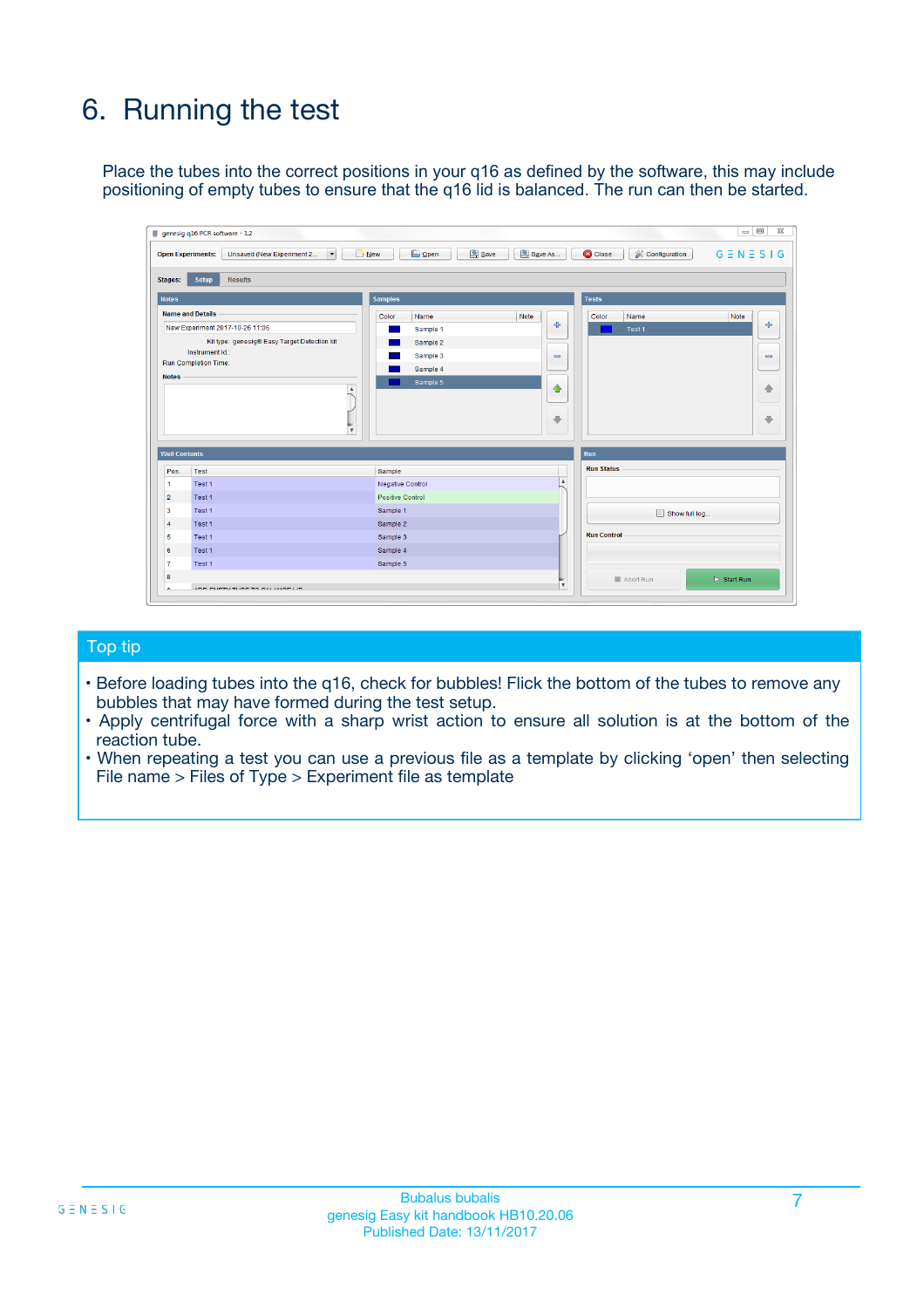### What do my results mean?

Analysis of your data is carried out automatically by the genesig q16. The following information is designed to help you fully understand a result or to troubleshoot:

### "Positive"

#### **Explanation**

Your sample has produced a positive result. Your target of interest is present and you can use the reported percentage.

### "Negative"

#### **Explanation**

Your sample has produced a negative result. The target is not present in your sample.

### "Test contaminated"

#### **Explanation**

The Negative Control should be completely free of any DNA. If you see this error message it means that at some point during the setup, the Negative Control has been contaminated with DNA and has given a positive signal. This contamination has invalidated the test. The Positive Control and your test samples are both possible sources of contaminating DNA. The genesig q16 reaction tubes from previous runs will also contain very high amounts of DNA so it is important that these are carefully disposed of after the run is completed and NEVER OPENED. It may be the case that your kits have become contaminated which will lead to the same problem occurring repeatedly.

#### **Solutions**

1. Clean your working area using a commercial DNA remover solution to ensure the area is DNA free at the start of your run and re-run the test

2. If the problem persists then the kit has become contaminated and it will have to be discarded and replaced with a new kit. When you open the new kit, run a simple test to show that changing the kit has solved the problem. Prepare a test which includes only the Positive Control, the Negative Control and one 'mock sample'. For the 'mock sample' add water instead of any sample DNA. The result for the Negative Control and the mock sample should be negative indicating that contamination is no longer present.

#### **Preventive action**

An ideal lab set-up has a 'Clean area' where the test reagents are prepared and a 'sample area' where DNA samples and the Positive Control template are handled. The best workflow involves setting up all the test components (excluding the positive control template) in the clean area and then moving the tests to the sample area for sample and Positive Control addition. If this method is followed then the kit components are always kept away from possible sources of contamination. For extra security the Negative Control can be completely prepared and sealed in the clean area. All work areas should be decontaminated regularly with DNA remover.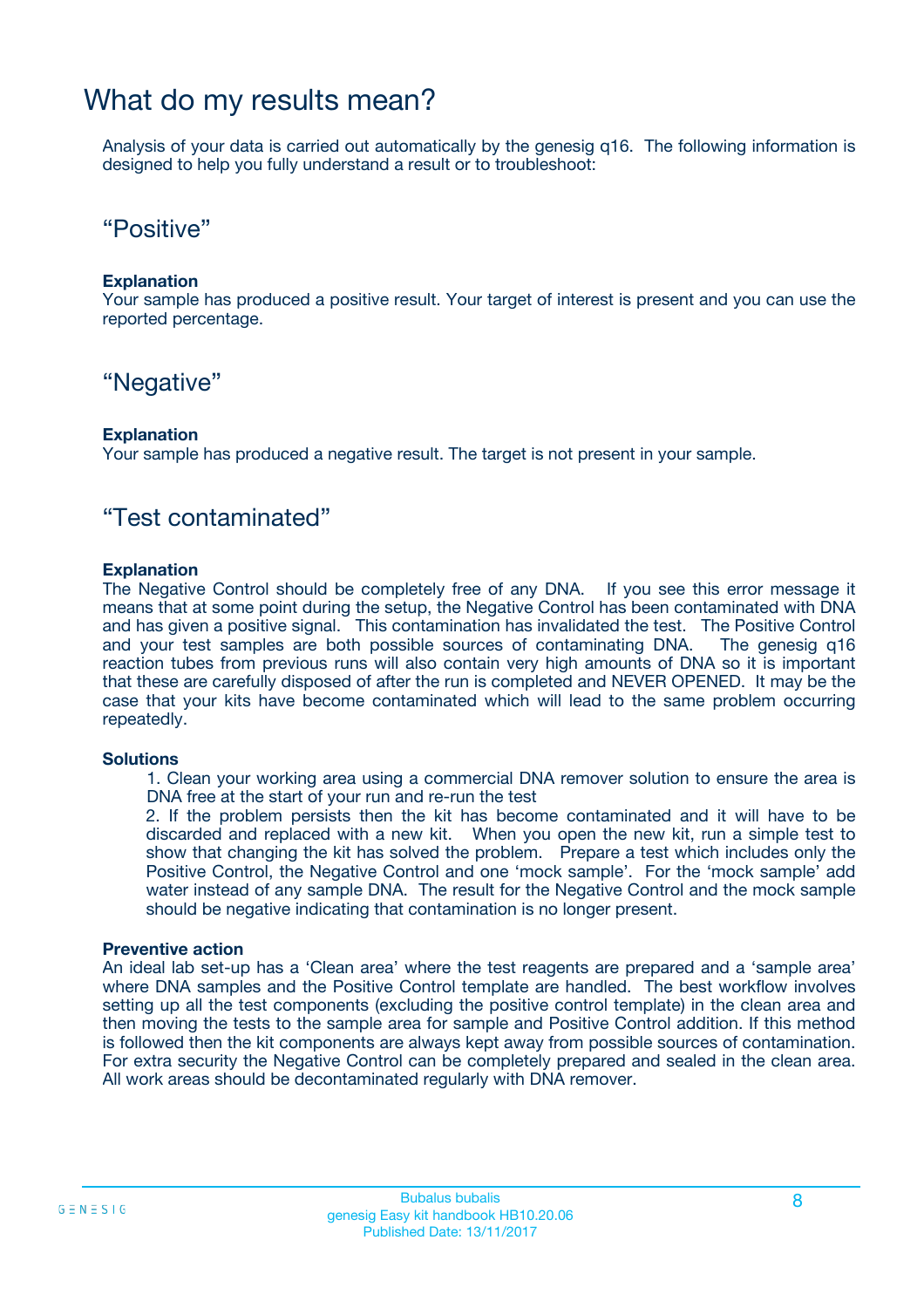#### **Explanation - If positive control has failed**

The test has failed because the Positive Control has not worked. The Positive Control is present to show that all aspects of the test are working correctly together. When this control test fails, the test as a whole is invalidated. This finding indicates that a problem has occurred in the reaction set-up part of the experiment and has nothing to do with sample preparation.

#### **Solutions**

- 1. Check the entire workflow and test set-up to look for any user errors, then repeat the test e.g. have the right colour pipettes and solutions been used with the correct tubes?
- 2. Ensure the positive and negative controls are inserted into the correct wells of your q16.

3. A component of the test may have 'gone off' due to handing errors, incorrect storage or exceeding the shelf life. When you open a new kit, run a simple test to show that changing the kit has solved the problem. Prepare a test which includes only the Positive Control, the Negative Control and one 'mock sample'. For the 'mock sample' add internal control template instead of any sample DNA. If the Positive Control works, the mock sample will now be called as a negative result.

#### **Explanation - If positive control has passed**

The test has failed because the sample is not suitable for qPCR testing. This particular sample has failed because it contains one or more factors that are inhibitory to PCR. This has compromised accuracy and precision of the quantitative reporting, resulting in a reported speciation percentage greater than 100%.

#### **Solutions**

- 1. Dilute the extracted sample 1:10 in water to "dilute out" the PCR inhibitors.
- 2. Check the sample preparation protocol to look for any user errors, then repeat.

3. PCR inhibitors can result from overloading the DNA/RNA sample preparation protocol with too much starting material. Try reducing the amount of starting material (by a factor of 2) then repeat.

### "Positive result lower than test sensitivity"

#### **Explanation**

The test is positive so if you are only interested in obtaining a 'present or absent' answer for your sample then your result is reliable. However, if the calculated percentage falls outside the accurate range for the test the exact percentage cannot accurately be calculated. Nonetheless a semi-quantitative result can be reported based on the "% sensitivity" column. e.g. If the "% sensitivity" is reported at "1%" then the sample can be reported as "positive test with less than 1% presence of species of interest". If you require more accurate information for your sample then proceed with the solutions below.

#### **Solutions**

1. A higher quality of sample containing more DNA will yield a more sensitive test. Try increasing the concentration of sample that is added to the Sample Prep Solutions stage during the extraction.

2. If you cannot increase the amount of sample, check the sample preparation protocol to look for any user errors then repeat.

3. Poor quality samples can result from overloading the sample preparation protocol with too much starting material. Try reducing the amount of starting material then repeat.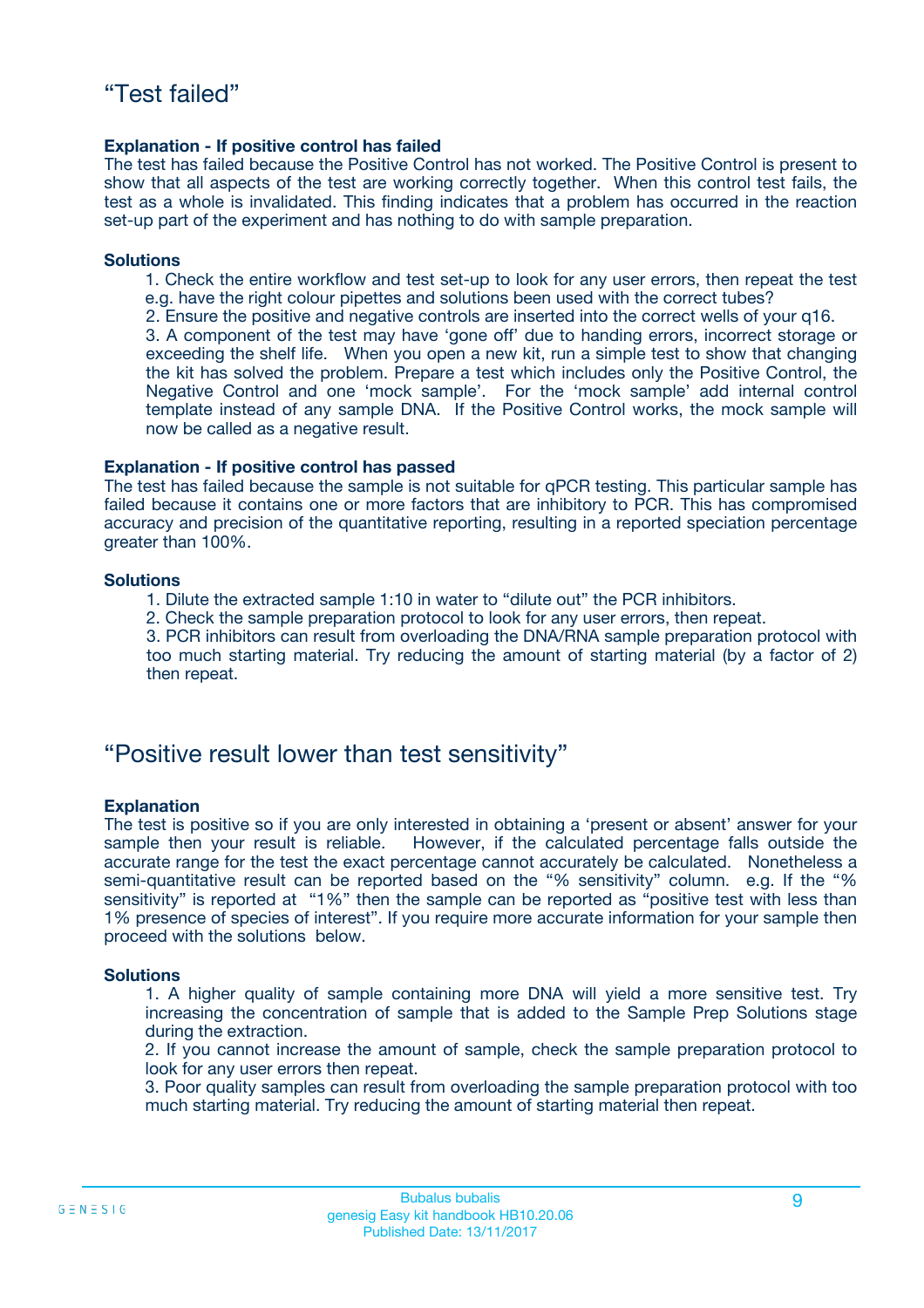### "Test failed and is contaminated"

#### **Explanation**

The Positive Control is indicating test failure, and the Negative Control is indicating test contamination. Please read the "Test Failed" and "Test contamination" sections of this technical support handbook for a further explanation.

#### **Solution**

1. For appropriate solutions, read both the "Test failed" and "Test contaminated" sections of this handbook.

### "Low level of universal target DNA"

#### **Explanation**

The test has failed because either the sample quality or quantity was too low. This has been identified by the universal target and may be caused by the sample having been compromised or a low amount of the universal target being present in the starting material. In either case the sample will not be fit for analysis.

#### **Solutions**

1. Try increasing the amount of sample that is added to the Sample Prep Solution stage during the extraction.

2. If you cannot increase the amount of sample, check the sample preparation protocol to look for any user errors then repeat.

3. Poor quality samples can result from overloading the sample preparation protocol with too much starting material. Try reducing the amount of starting material then repeat.

### "Positive - Caution, low level of universal target DNA"

#### **Explanation**

The test is positive so if you are only interested in obtaining a 'present or absent' answer for your sample then your result is reliable. However, the quantification has failed because either the sample quality or quantity was too low. The signal produced by the universal target acts as an endogenous control, identifying the quantity of DNA in the sample form which the species percentage is calculated. In this case the total level of DNA was not high enough. This will occur if the sample quality has been compromised or if a low amount of universal target was present in the starting material.

#### **Solutions**

For appropriate solutions read the "Low level of universal target DNA" section of this handbook.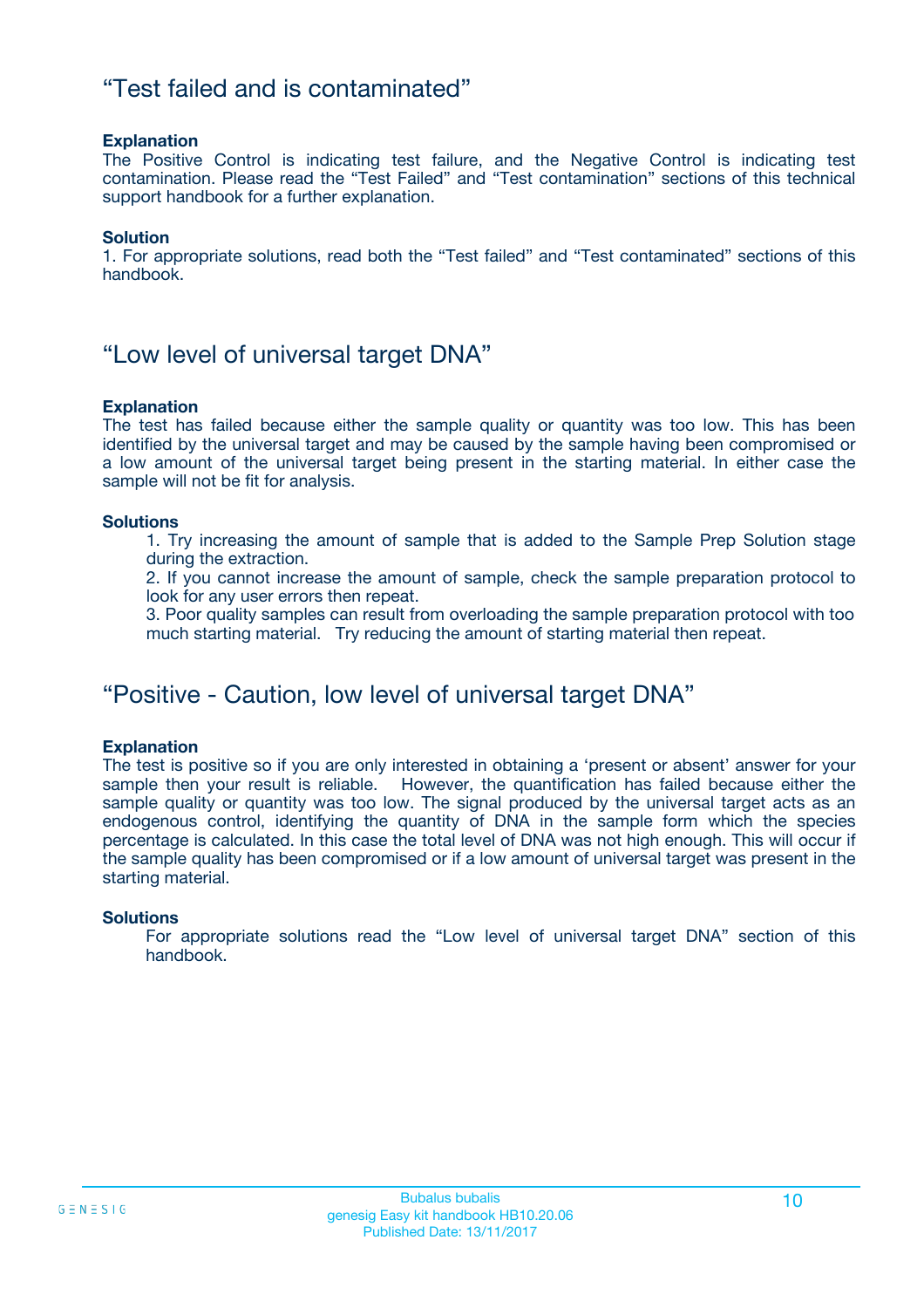# Speciation by qPCR

This kit provides a method for detecting Bubalus bubalis mitochondrial DNA that may be present in a food sample. The kit is based on the PCR amplification of a unique species specific tag present in the mitochondrial genome of that species. The mitochondrial genome is an ideal target since it has been sequenced for many different species. This allows comprehensive bioinformatics analysis followed by careful design to ensure specific detection of the desired species whilst excluding detection of other related species. Furthermore, since there are multiple copies of each mitochondrial genome within each cell, the detection sensitivity for this kit is up to 100 times greater than that of a test which targets a single copy locus within the nuclear DNA genome.

The test works by detecting the level of DNA present from the animal of interest and then compares that to the total level of animal DNA in the sample.

If testing a non-animal sample the genesig Easy AnimalFINDER kits will be more appropriate as they do not require the detection of the universal meat/fish endogenous control.

### **Sensitivity**

Under optimal conditions, the kit provides exceptional sensitivity and will detect adulterated foodstuffs. Detection of less than 0.1% adulteration is possible.

The sensitivity depends on the quality of the DNA sample that you use. Greater sensitivity is possible with higher levels of good quality DNA. The genesig q16 will automatically assess the DNA quality and report on the sensitivity of each test on a case-by-case basis.

### **Specificity**

The kit is designed to specifically detect Buffalo species that are relevant to the food industry and to give negative detection on other possible animal species.

If you have a query about the detection status of a specific species or sub-species please enquire: enquiry@primerdesign.co.uk